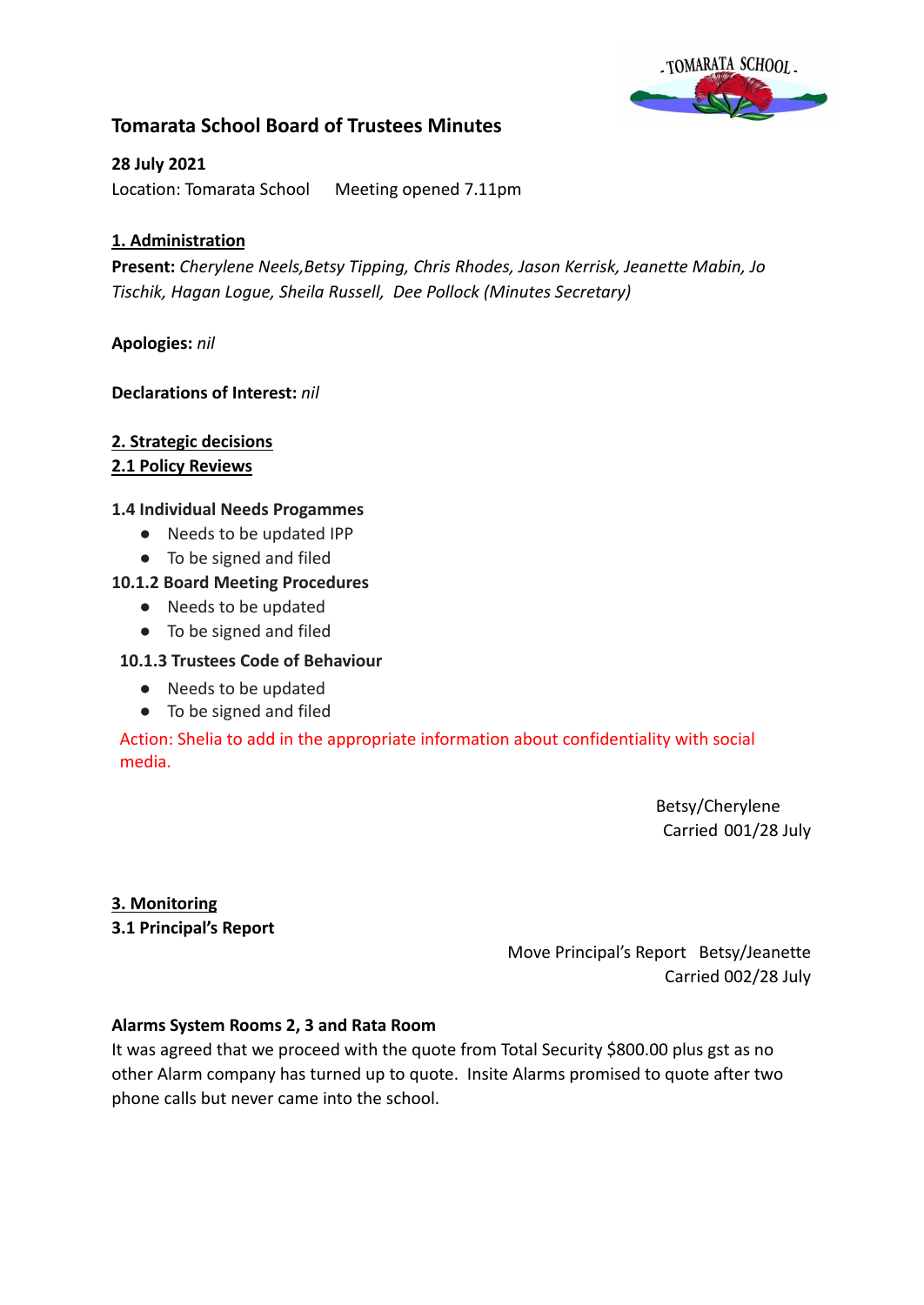#### **New Phone System**

Matakana IT have sent a quote to fix our current phone situation of crossed lines, and lines cutting out when it rains. This is a crucial requirement for the school communication and the new phone system also allows easy communication within classes too. Lynette is going to apply for funding.

### **Tinker Trolley Platform System**

This system is set up for STEAM projects and great for GATE children. He has offered this programme to the school for \$3870 or with the 3D printer \$4,760. It was discussed that this comes out of the fireworks budget but decided we look to hold off for 6 months and this is looked at in the next budget rounds or try and get a grant to help fund this system. Action: Cherylene to ask if this offer can be put on hold for 6 months.

#### **Tomorata - History of the Name**

It was discussed a wall display would be made at some point in the future (to be budgeted for) to illustrate the history of the name/school. This would need to be in consultation with Ngāti Manuhiri.

> Board Chair Carried 003/28 July

#### **3.2 Mid Year Achievement**

Even though we are halfway through the year, there are some continued strategies to target. So much better than the previous year and this is great information to analyze. Hero has been instrumental with helping track this information.

#### **3.3 Roll Return**

Cherylene sends a letter to the parents as well as the local kindergartens to get an estimate of children attending the school and other siblings coming in the future. Lots of factors create a loss in roll numbers. It was discussed that if buses were offered in the Mangawhai region this could help boost the roll but currently this is not available. An open day in term 4 will be planned and Cherylene is also speaking with local Kindergartens to invite them to this event.

#### **3.4 Finance June**

BOT teachers salary overspend. Action: Cherylene to discuss BOT budget line with Kerry Dean on Thursday 5 August at the finance seminar.

#### **3.5 Leading Edge Services Letter**

Action: To be signed after finance seminar

#### **3.6 Bayleys Rental Income**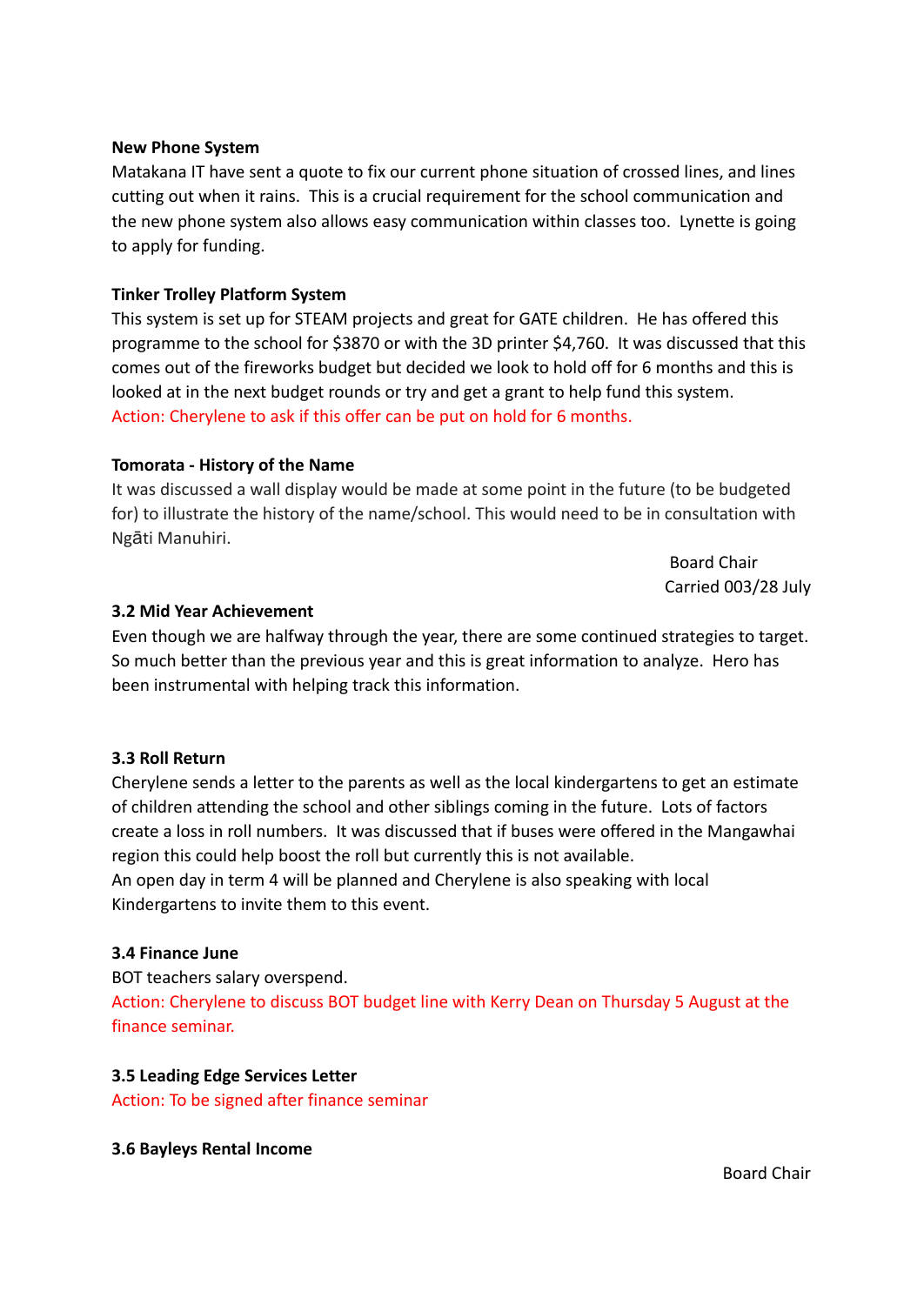# **3.7 Property Report - June**

#### **Nil**

Jo has been added to the property committee as she will be helping to manage work done around the school.

Still waiting for weeds to be sprayed. Onehunga weed will now be done at the same time.

# **Alarms System Rooms 2, 3 and Rata Room**

It was agreed that we proceed with the quote from Total Security \$800.00 plus gst as no other Alarm company has turned up to quote. Insite Alarms promised to quote after two phone calls but never came into the school.

# **New Phone System**

Matakana IT have sent a quote to fix our current phone situation of crossed lines, and lines cutting out when it rains. This is a crucial requirement for the school communication and the new phone system also allows easy communication within classes too. Lynette managed to apply for the funding regarding Tomarata School being remote and in a rural area.

# **4. Strategic discussions**

# **4.1 Helping Hands - Memorandum of Understanding**

Form structured documentation and a group of BOT members to work with Helping Hands Chair to clarify documentation. It was also suggested a Helping Hands representative would be good to join the BOT.

#### Action: Jason to work on this with appointed BOT

#### **Fireworks**

Jason joined the Fireworks meeting and they are running things a little differently this year. They have come up with an idea of having sponsorship packages for each company. Helping Hands fireworks committee budget has been shared.

#### **Cheylene's Appraisal**

Heather has not been in contact.

### Action: Cherylene to follow up.

#### **ERO Report**

The ERO report needs to be changed on the website so the link does not show our old website information and to also check links in the newsletter.

Action: Dee to update and check.

Betsy/Chris Carried 005/28 July